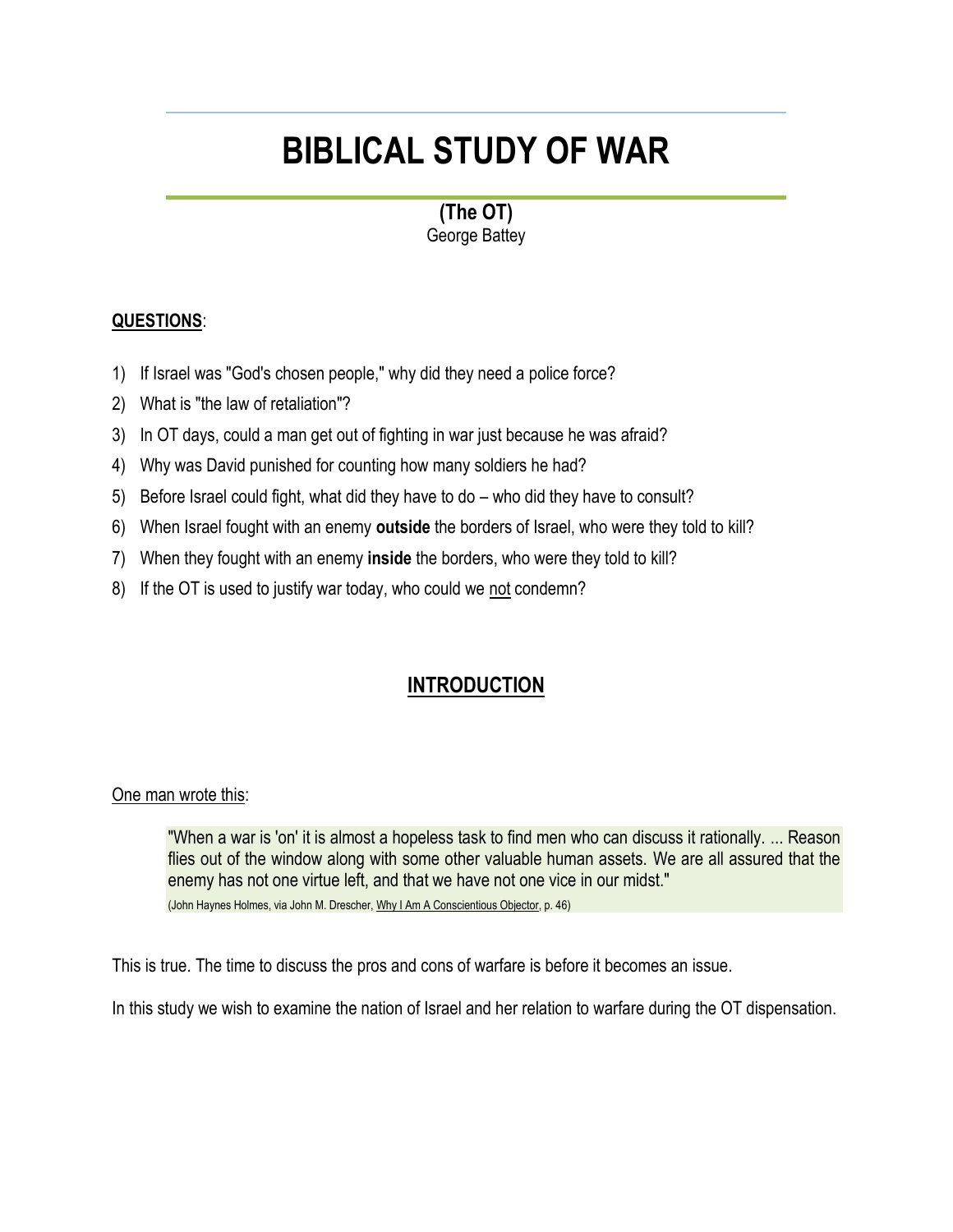# **CHURCH & STATE COMBINED**

The OT nation of Israel was a combination of both church and state. It was a spiritual nation as well as a physical nation.

Israel, because it was a physical nation, required both:

- A police force to contend with criminal offenders within the nation
- A military force to contend with enemies outside the nation

# **THE POLICE FORCE**

Though their "police force" was not as organized, or as distinguishable as ours today, still there was such a force in operation.

The elders of the city were in charge of (a) apprehending, (b) judging and (c) punishing criminals. This "police force" operated upon those within the nation.

# **THE RATIONALE**

Now ... let me give the rationale for this "police" force.

Every child born in Israel was a member of the kingdom by virtue of his birth alone. As each child grew:

- Some became spiritually minded and could be governed and controlled by spiritual principles.
- Others became carnally minded and only one thing could control them and convince them to live reasonably civilized  $\Rightarrow$  force, brute strength and force.

When some of the men in the kingdom are carnally minded and understand nothing but force, there must be present some carnal laws designed to restrain these savages.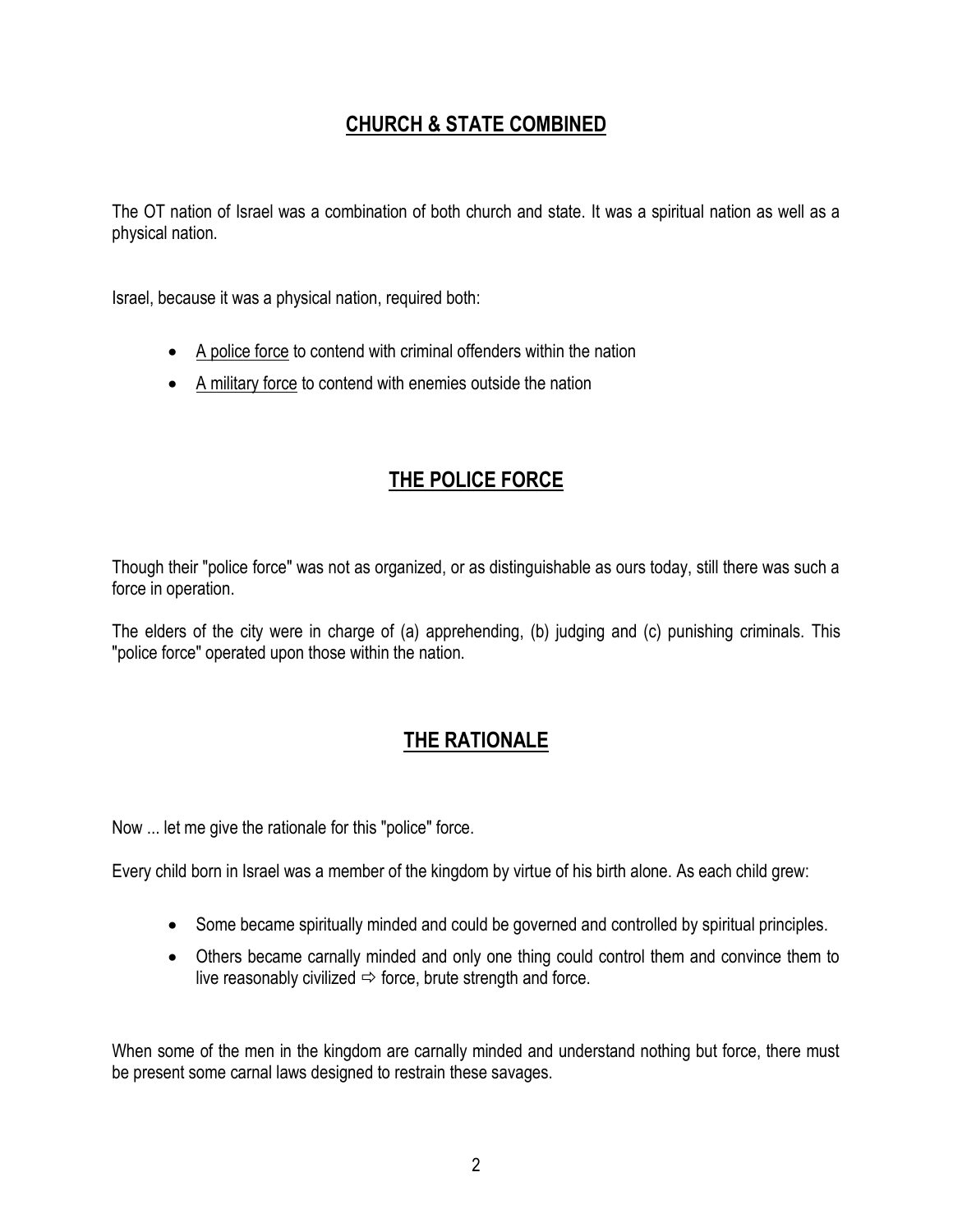(If everyone in the kingdom were spiritually minded, there would be no need of carnal laws!)

The "carnal law," or physical force that restrained these savages was called "*the law of retaliation*."

# Exodus 21:24-25

<sup>24</sup> "eye for eye, tooth for tooth, hand for hand, foot for foot, <sup>25</sup> "burn for burn, wound for wound, stripe for stripe.

# Leviticus 24:19-20

<sup>19</sup> 'If a man causes disfigurement of his neighbor, as he has done, so shall it be done to him;

<sup>20</sup> 'fracture for fracture, eye for eye, tooth for tooth; as he has caused disfigurement of a man, so shall it be done to him.

It seems this "*law of retaliation*" applied to most, if not all cases of personal injury, including murder.

Notice two things about **murder** (for example) in the Mosaic Law:

- It required the death penalty (Numbers 35:30-31)
- The death penalty was not necessarily to be administered by stoning. (OT never says stone a murderer.)

**Q**: If a murderer was not stoned, how was the death penalty administered?

**A**: *"Eye for eye, tooth for tooth."*

In other words, the murderer was to be killed in the same fashion in which he killed his victim. An "eye for eye, tooth for tooth" implies:

- If murderer strangled his victim, strangle him
- If murderer stabbed his victim, stab him
- If murderer beat victim to death, beat him to death
- If murderer shoved victim off a cliff, shove him off a cliff

This is made more evident when Moses repeated the law in Deuteronomy: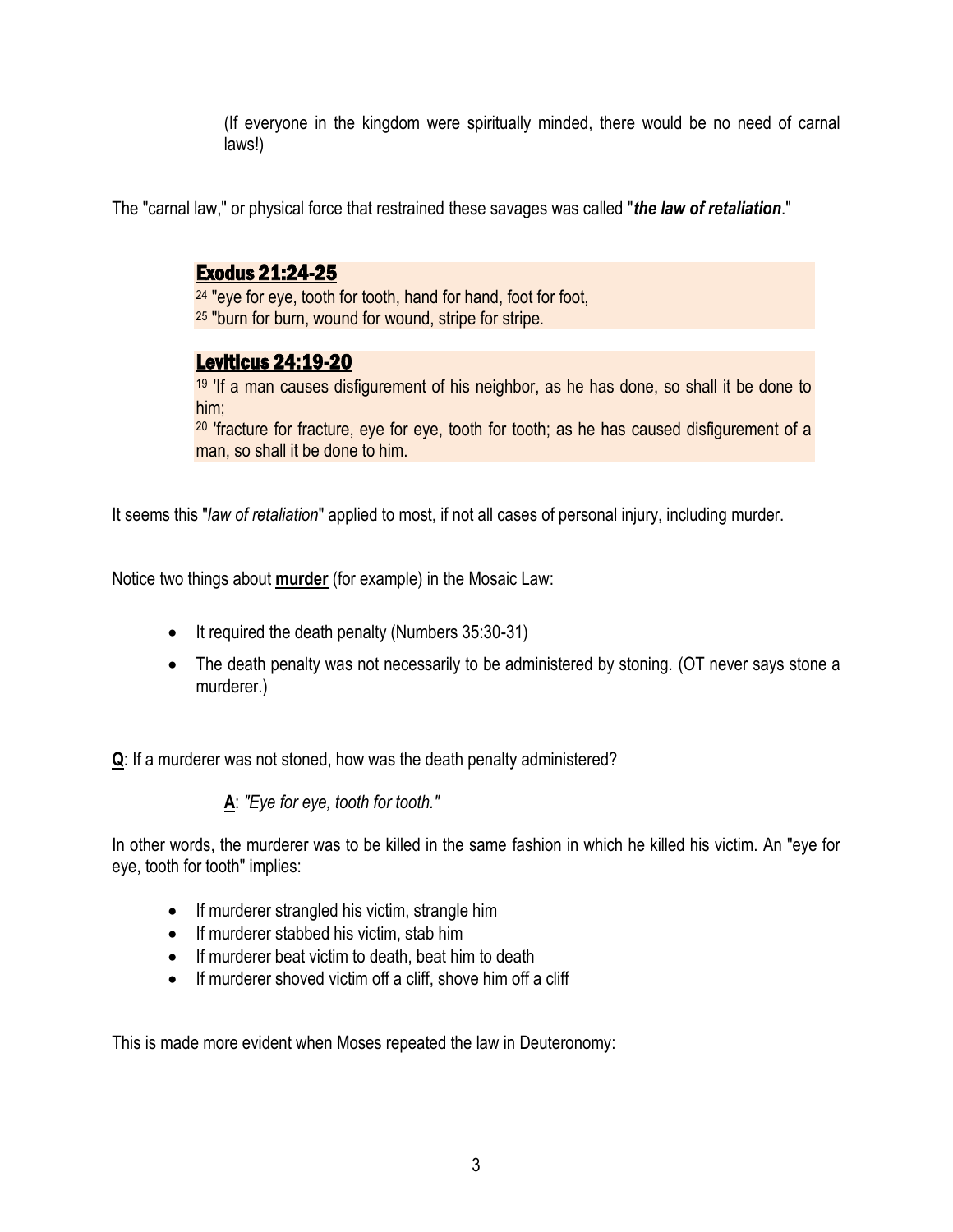## Deuteronomy 19:18-21

<sup>18</sup> And the judges shall make careful inquiry, and indeed, if the witness is a false witness, who has testified falsely against his brother,

 $19$  then you shall do to him as he thought to have done to his brother; so you shall put away the evil from among you.

<sup>20</sup> And those who remain shall hear and fear, and hereafter they shall not again commit such evil among you.

<sup>21</sup> Your eye shall not pity: life shall be for life, eye for eye, tooth for tooth, hand for hand, foot for foot.

**NOTE**: "*An eye for an eye*" (v21) = "*do to him as he thought to have done to others*" (v19)

The "law of retaliation" was not an option. God did not simply permit it -- He commanded it.

## 1 Timothy 1:9-10

<sup>9</sup> knowing this: that the law is not made for a righteous person, but for the lawless and insubordinate, for the ungodly and for sinners, for the unholy and profane, for murderers of fathers and murderers of mothers, for manslayers,

<sup>10</sup> for fornicators, for sodomites, for kidnappers, for liars, for perjurers, and if there is any other thing that is contrary to sound doctrine,

Paul did not mean the entire Mosaic Law was made for ungodly and lawless men, but only those carnal laws which imposed physical restraints and punishments.

# **GOOD POINTS OF THE "LAW OF RETALIATION"**

The *"law of retaliation"* had many good points:

**1) It was good**

## Romans 7:12

<sup>12</sup> Therefore the law is holy, and the commandment holy and just and good.

It was good because it exercised restraint over violent, ungodly men.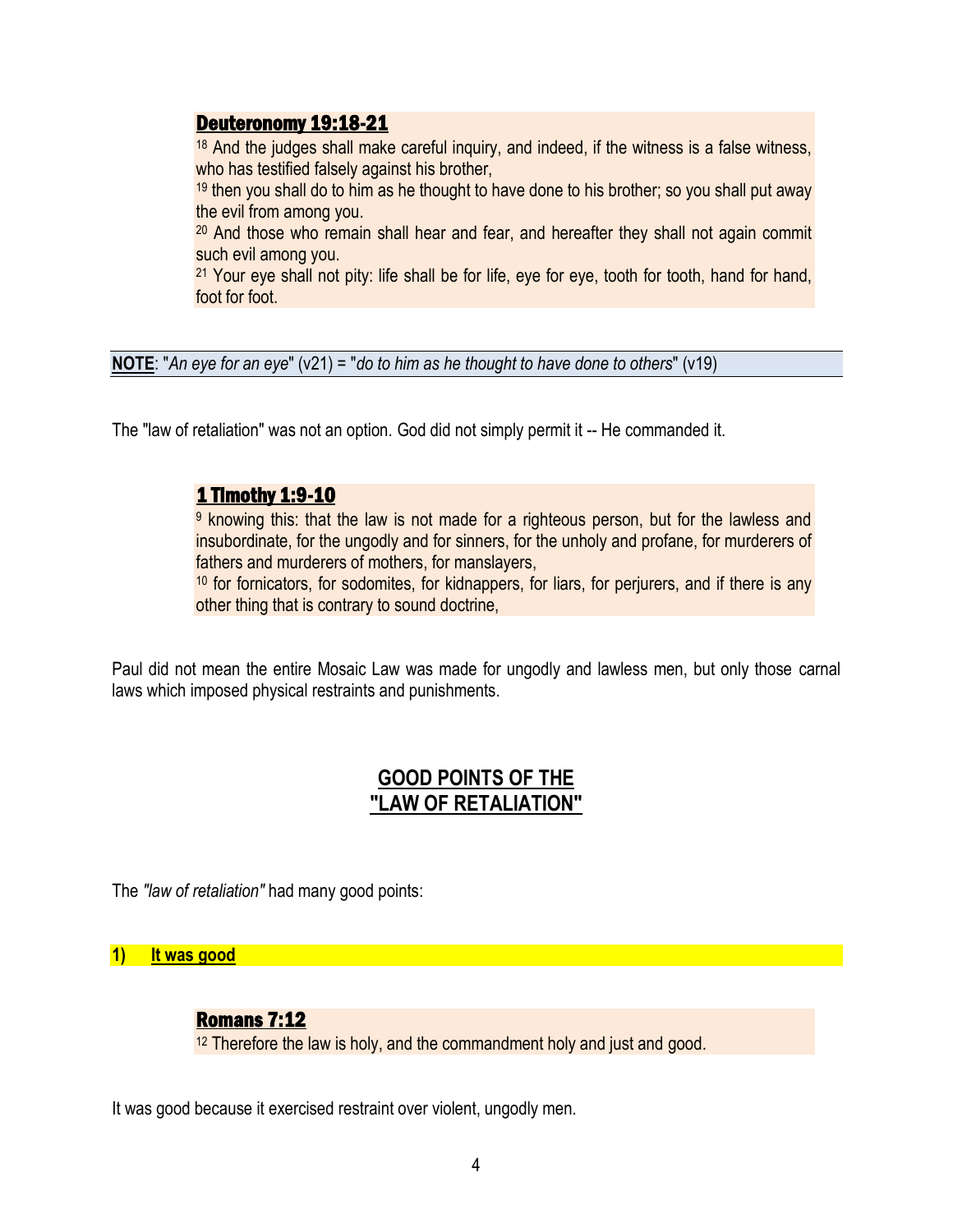Any civil government which tries to operate without some form of the "law of retaliation" will soon be at the mercy of savage barbarians.

A civil government cannot be operated by spiritual principles.

**ILL:** Jimmy Carter. He tried to operate the government on "Christian principles." The military was in shambles.

## Romans 13:4

<sup>4</sup> For he is God's minister to you for good. But if you do evil, be afraid; for he does not bear the sword in vain; for he is God's minister, an avenger to execute wrath on him who practices evil.

## **2) It was just**

**FIRST**, it was *"just"* because the punishment fit the crime:

# Hebrews 2:2

<sup>2</sup> For if the word spoken through angels proved steadfast, and every transgression and disobedience received a just reward,

**SECOND**, it was *"just"* in the sense that the punishment was administered under the oversight of the proper authorities.

A man could not take the law into his own hands and administer punishment without a due process of law.

# Proverbs 20:22

<sup>22</sup> Do not say, "I will recompense evil"; Wait for the LORD, and He will save you.

# Proverbs 24:29

 $29$  Do not say, "I will do to him just as he has done to me; I will render to the man according to his work."

These passages do not negate the "*law of retaliation*," but they oppose a vigilante.

#### **3) It was merciful**

Someone says, "You've got to be kidding!"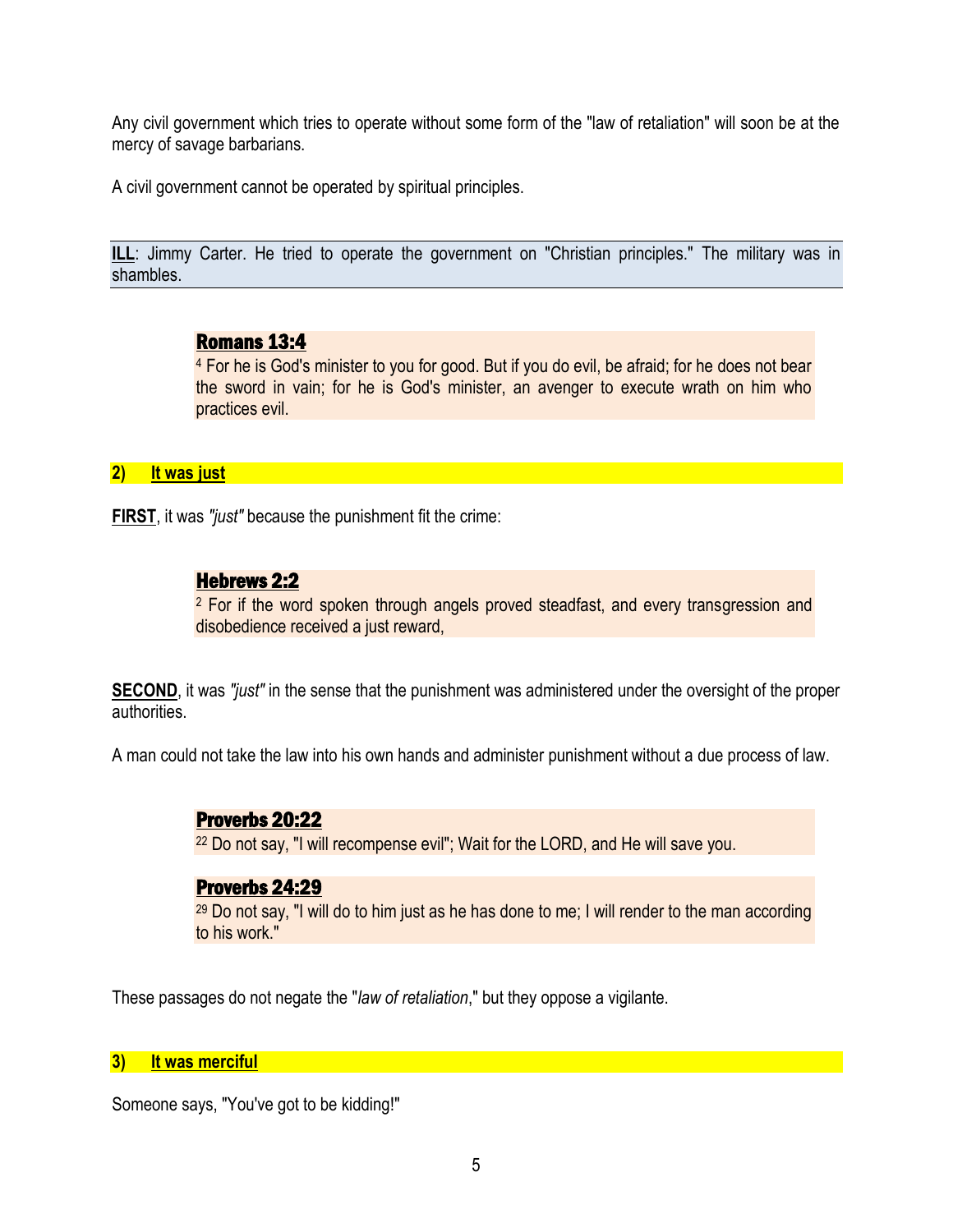No. It was merciful in that it restrained revenge. Human nature is seldom satisfied with an "even settlement." The "law of the jungle" is:

- A leg for an eye
- An arm for a tooth

Men don't stop with revenge until they've outdone their opponent. The Mosaic "law of retaliation" allows only an "even settlement."

#### **4) It prevented crime**

Everyone learned a lesson when a murderer was executed by the same method he used on his victim.

## Deuteronomy 19:20

<sup>20</sup> And those who remain shall hear and fear, and hereafter they shall not again commit such evil among you.

As mentioned earlier, this "law of retaliation" was commanded, not just permitted.

Although some men might go overboard in taking revenge, some men are cowards and are afraid to seek revenge. They are afraid that by pressing charges they are simply providing more incentive for their enemy to do them worse harm.

(They think the matter may as well rest where it is.)

The Mosaic Law was opposed to this type of cowardice. God knew that for the good of the society the crime must be punished.

**ILL:** In the Old West the hanging was a public hanging and everyone learned a lesson.

This is what's wrong with our society today. Our civil government has become too lax in punishing criminals and we are finding ourselves overwhelmed by them now.

- Prison over-crowding
- Violent crimes increasing
- Drugs
- Mafia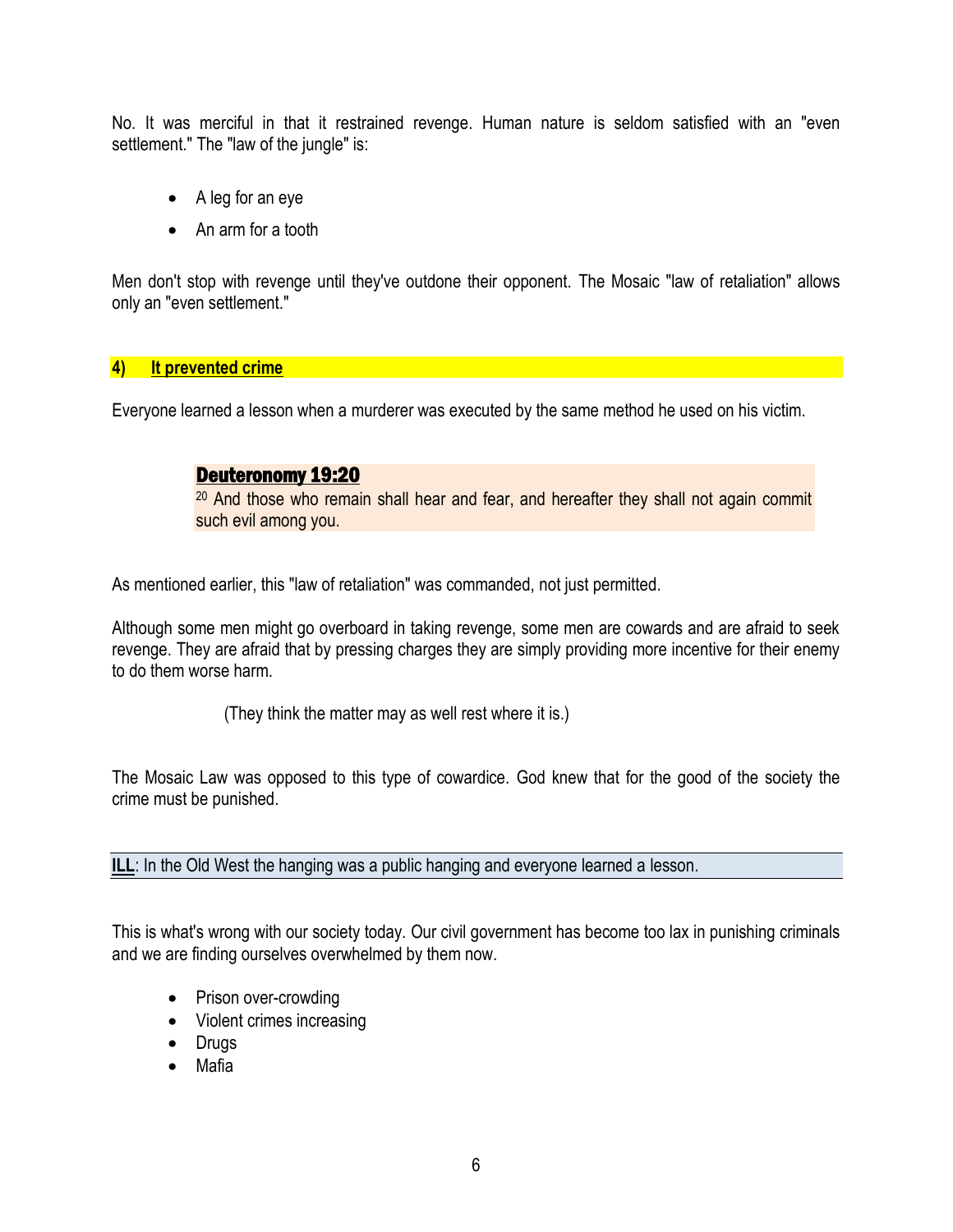#### One man wrote to Paul Harvey the following letter:

Dear Paul Harvey News,

Judges should not use such harsh courtroom language. When a person's convicted of some deadly crime that sentencing judge is likely to say: "I sentence you to serve certain years in the penitentiary." The judge should be more specific and more precise. What he should say is: "It is the judgment of this court that you be sentenced to three meals a day; comfortable lodging; a warm place to sleep; medicine if you get sick; color television to watch; all within the security of a state operated facility all of which will be free to you thru the generosity of law abiding American tax payers."

He should have included:

- *air conditioning*
- *job training programs*
- *libraries*
- *basketball courts*
- *weight rooms*
- *professional counseling*

The present day method of punishing crime is teaching no one a lesson! If anything we're teaching that crime pays!

# Deuteronomy 19:21

<sup>21</sup> Your eye shall not pity: life shall be for life, eye for eye, tooth for tooth, hand for hand, foot for foot.

In this way God provided law and order for the Kingdom of Israel which was composed of both spiritual and carnal men.

# **THE MILITARY FORCE**

Because Israel was a physical nation it also required a military force in addition to a police force.

- **Police force** criminal offenders within the nation
- **Military force** enemies outside the nation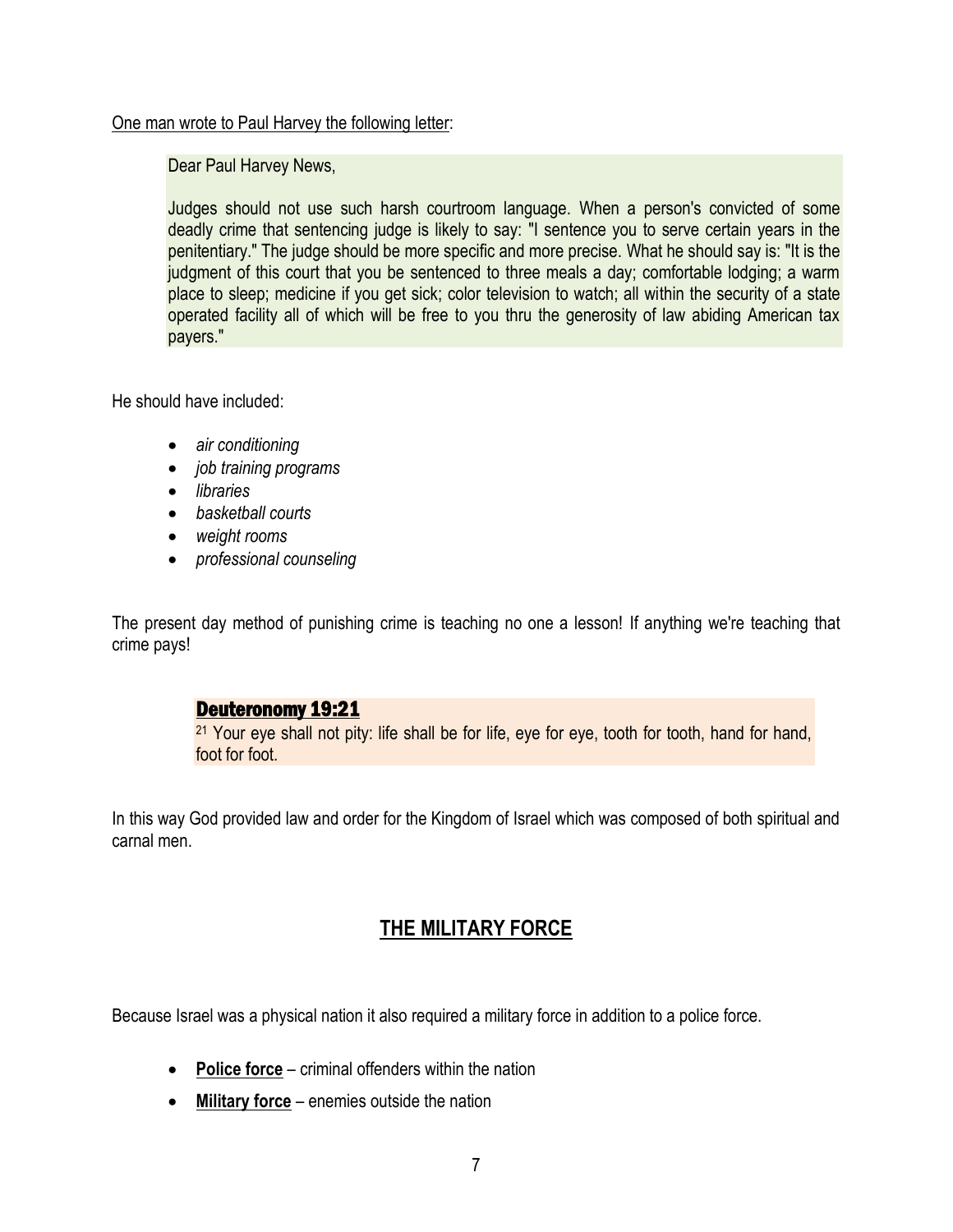As a physical nation Israel had:

- physical land
- physical boundaries
- physical laws
- physical punishments
- physical kings

Because the kingdom of Israel was partly physical (earthly) its existence was threatened by hostile enemy nations.

Israel had to organize, equip and maintain a military force to maintain its existence.

Israel "*learned war*" out of necessity because of the very nature of its composition. Had the kingdom of Israel been totally a "spiritual kingdom" it would not have required a military force, but because of the physical nature of the kingdom it did.

# **MILITARY REGULATIONS**

Now ... let's discuss the laws that regulated the military forces of Israel.

## **REGULATION #1: Draft laws**

There was a draft of sorts in the OT days:

## Deuteronomy 20:5-9

<sup>5</sup> "Then the officers shall speak to the people, saying: 'What man is there who has built a new house and has not dedicated it? Let him go and return to his house, lest he die in the battle and another man dedicate it.

<sup>6</sup> 'Also what man is there who has planted a vineyard and has not eaten of it? Let him go and return to his house, lest he die in the battle and another man eat of it.

<sup>7</sup> 'And what man is there who is betrothed to a woman and has not married her? Let him go and return to his house, lest he die in the battle and another man marry her.'

<sup>8</sup> "The officers shall speak further to the people, and say, 'What man is there who is fearful and fainthearted? Let him go and return to his house, lest the heart of his brethren faint like his heart.'

<sup>9</sup> "And so it shall be, when the officers have finished speaking to the people, that they shall make captains of the armies to lead the people.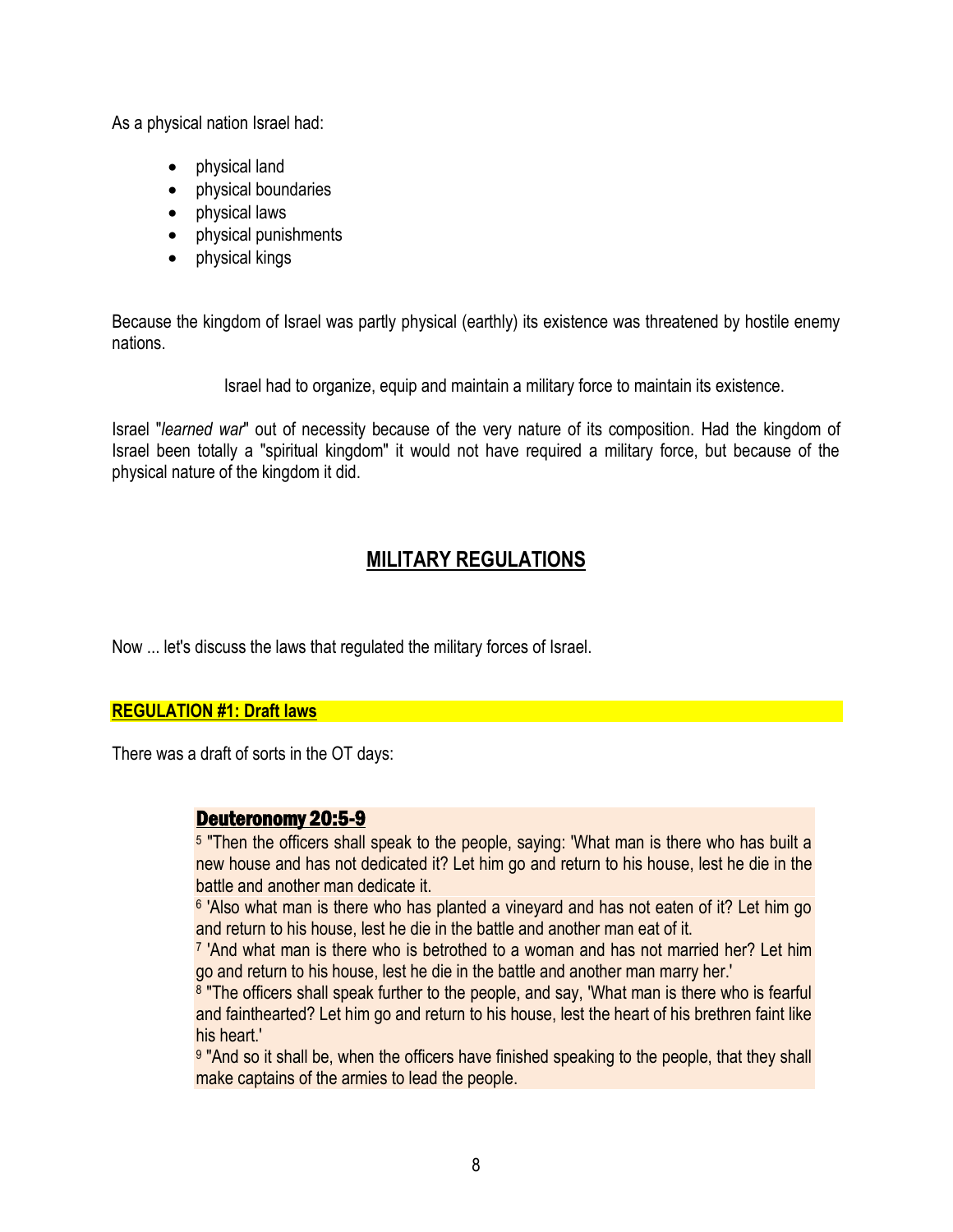You will notice there was no escaping military duty because of conscientious objection! When God (He made the conscience) commanded His people to fight, no one could argue that his conscience would not allow it.

A man could escape military duty by:

- *getting married right quick*
- *building a house*
- *planting a vineyard*
- *just saying, "I'm afraid"*

# *BUT NOT BECAUSE OF CONSCIENCE!!!*

When God commanded His people to fight, there could be no conscientious objectors!

## Jeremiah 48:10

<sup>10</sup> Cursed is he who does the work of the LORD deceitfully, And cursed is he who keeps back his sword from blood.

#### **REGULATION #2: The army must remember that God is in control.**

Sometimes Israel's draft resulted in too many soldiers and they had to dismiss men who were able and willing to fight. There was a reason for this:

# Deuteronomy 20:1-4

<sup>1</sup> "When you go out to battle against your enemies, and see horses and chariots and people more numerous than you, do not be afraid of them; for the LORD your God is with you, who brought you up from the land of Egypt.

2 "So it shall be, when you are on the verge of battle, that the priest shall approach and speak to the people.

<sup>3</sup> "And he shall say to them, 'Hear, O Israel: Today you are on the verge of battle with your enemies. Do not let your heart faint, do not be afraid, and do not tremble or be terrified because of them;

4 'for the LORD your God is He who goes with you, to fight for you against your enemies, to save you.'

# Judges 7:2

<sup>2</sup> And the LORD said to Gideon, "The people who are with you are too many for Me to give the Midianites into their hands, lest Israel claim glory for itself against Me, saying, 'My own hand has saved me.'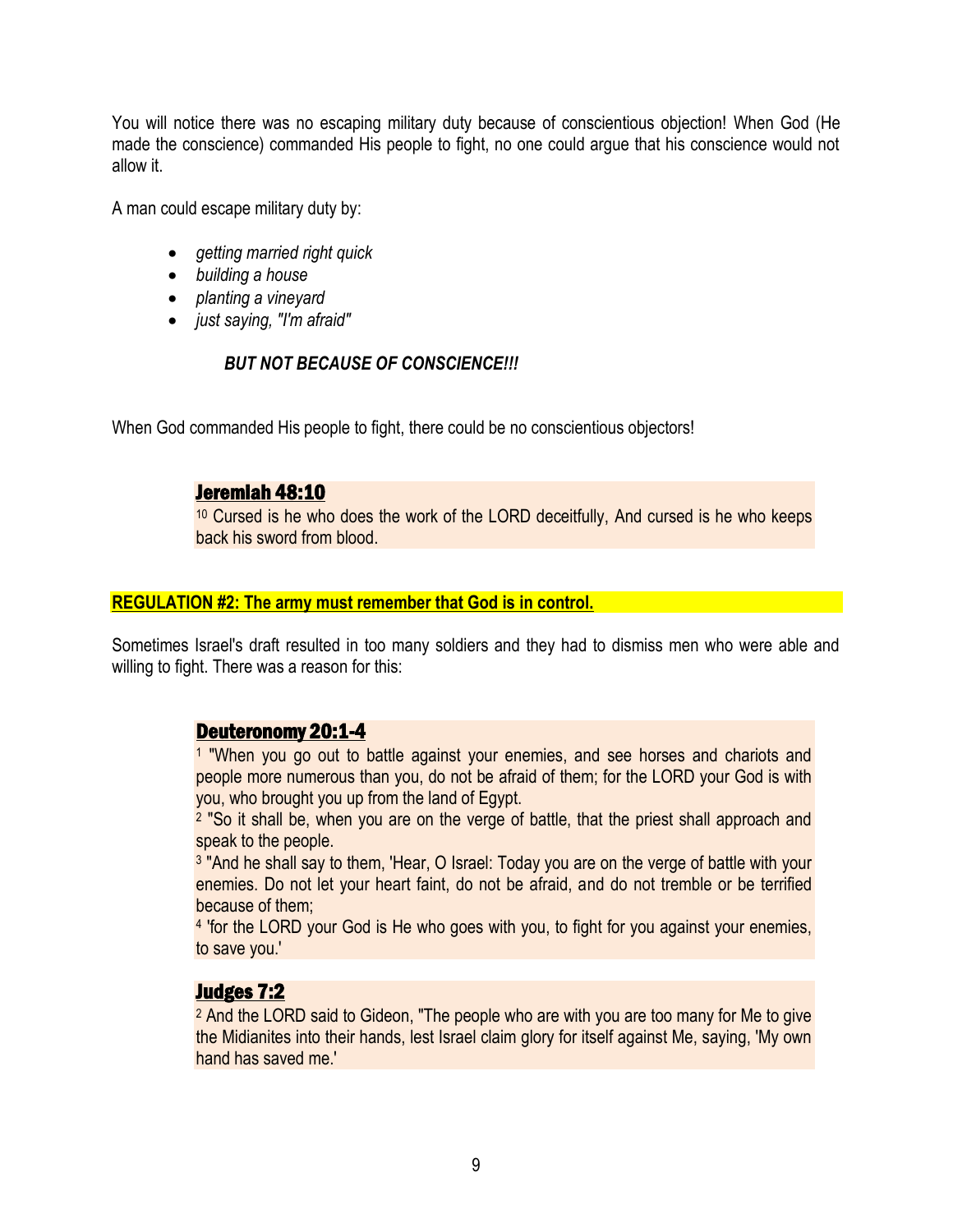The battle belonged to God and these soldiers were not allowed to think that by their own strength they were able to win any war!

# 1 Samuel 17:47

<sup>47</sup> "Then all this assembly shall know that the LORD does not save with sword and spear; for the battle is the Lord's, and He will give you into our hands."

**NOTE**: This is something for America to think about.

If the Lord wanted our country to win a war, nothing could cause us to loose! But if the Lord decided we should lose, all the nuclear warheads in the world could not bring about victory!

Bows and arrows work just as well as machine guns when God decides who shall win a war!

*(There's no reason to feel secure because of all the military we have in America. We can feel secure only if God is behind our country -- and it's getting more and more difficult to think that He could be!)*

God purposefully caused Israel to fight from a weak position to teach that it was He in control.

# 1 Chronicles 5:22

<sup>22</sup> for many fell dead, because the war was God's. And they dwelt in their place until the captivity.

Over and over and over again God reminded His people about this! This is what got David in trouble when he numbered Israel

- David instructed Joab to go out and count the number of soldiers that served in the military.
- Joab protested.
- But the command of David prevailed and Joab went forth to number Israel.
- When Joab was finished, he reported back to king David that there were 800,000 soldiers in all of Israel – 500,000 of them being from the tribe of Judah!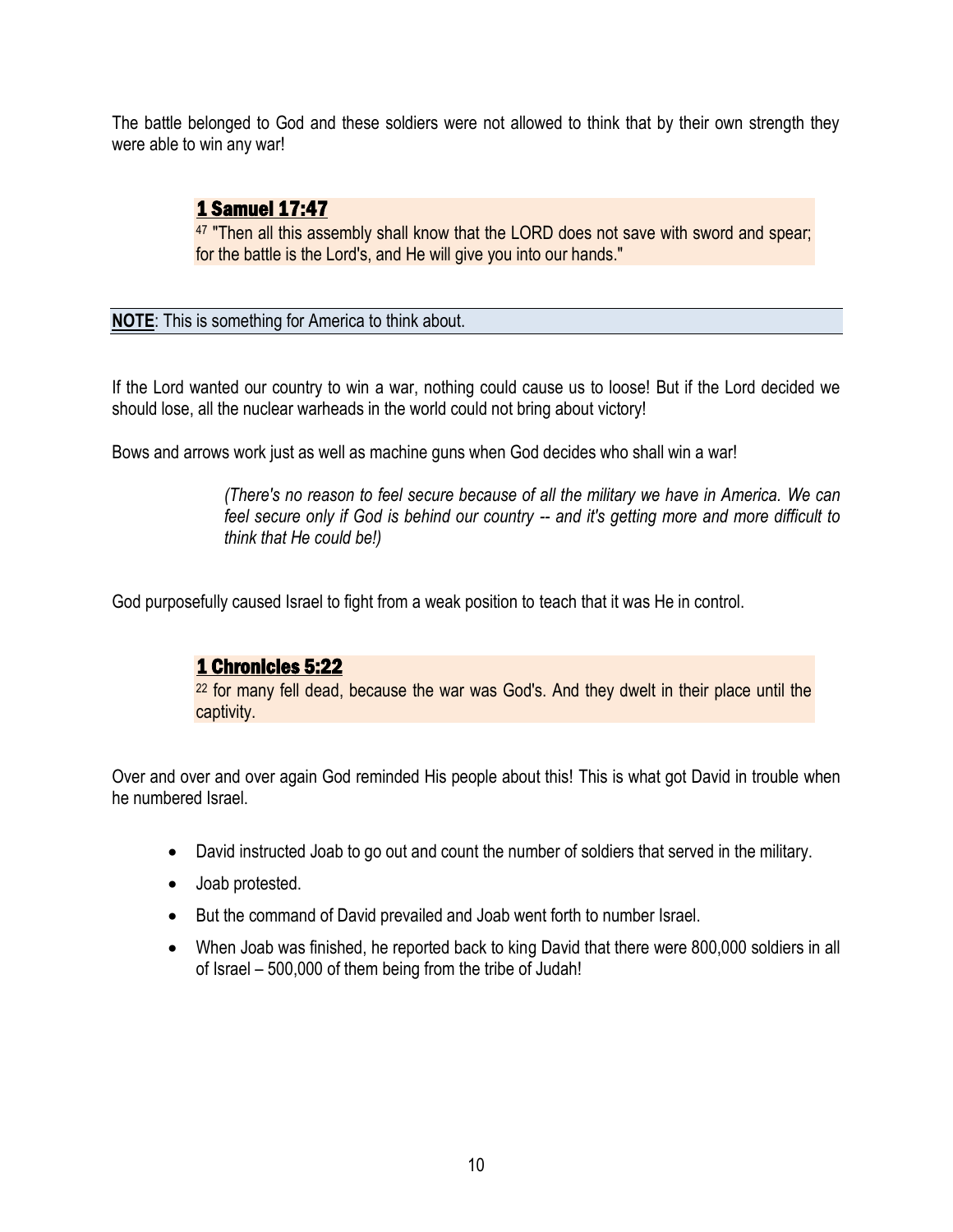# 2 Samuel 24:10

<sup>10</sup> And David's heart condemned him after he had numbered the people. So David said to the LORD, "I have sinned greatly in what I have done; but now, I pray, O LORD, take away the iniquity of Your servant, for I have done very foolishly."

David had forgotten God. He was counting the number of his armed forces thinking the number of soldiers, horses and chariots were an indication of his military strength. He had forgotten his strength was God!

## Isaiah 31:1

<sup>1</sup> Woe to those who go down to Egypt for help, And rely on horses, Who trust in chariots because they are many, And in horsemen because they are very strong, But who do not look to the Holy One of Israel, Nor seek the LORD!

#### **REGULATION #3: God must be consulted first.**

Although Israel had an army and was ready to fight, still they were not allowed to wage war just whenever they saw fit -- God had to be consulted; God had to give some sort of direct revelation indicating when and against whom to wage war.

> *(This fact will be very important when we discuss the NT view of warfare. Keep this point in the back of your mind.)*

Not only must God be consulted before waging war, He must also be consulted before making peace! It was wrong to make peace with a foreign nation without consulting God first.

Over and over God warned the leaders:

## Deuteronomy 7

<sup>2</sup> and when the LORD your God delivers them over to you, you shall conquer them and utterly destroy them. You shall make no covenant with them nor show mercy to them.

<sup>16</sup> Also you shall destroy all the peoples whom the LORD your God delivers over to you; your eye shall have no pity on them; nor shall you serve their gods, for that will be a snare to you.

As many times as God warned the people not to make peace with these heathen nations and not to intermarry with them, you would think the people had gotten the message ... but they didn't!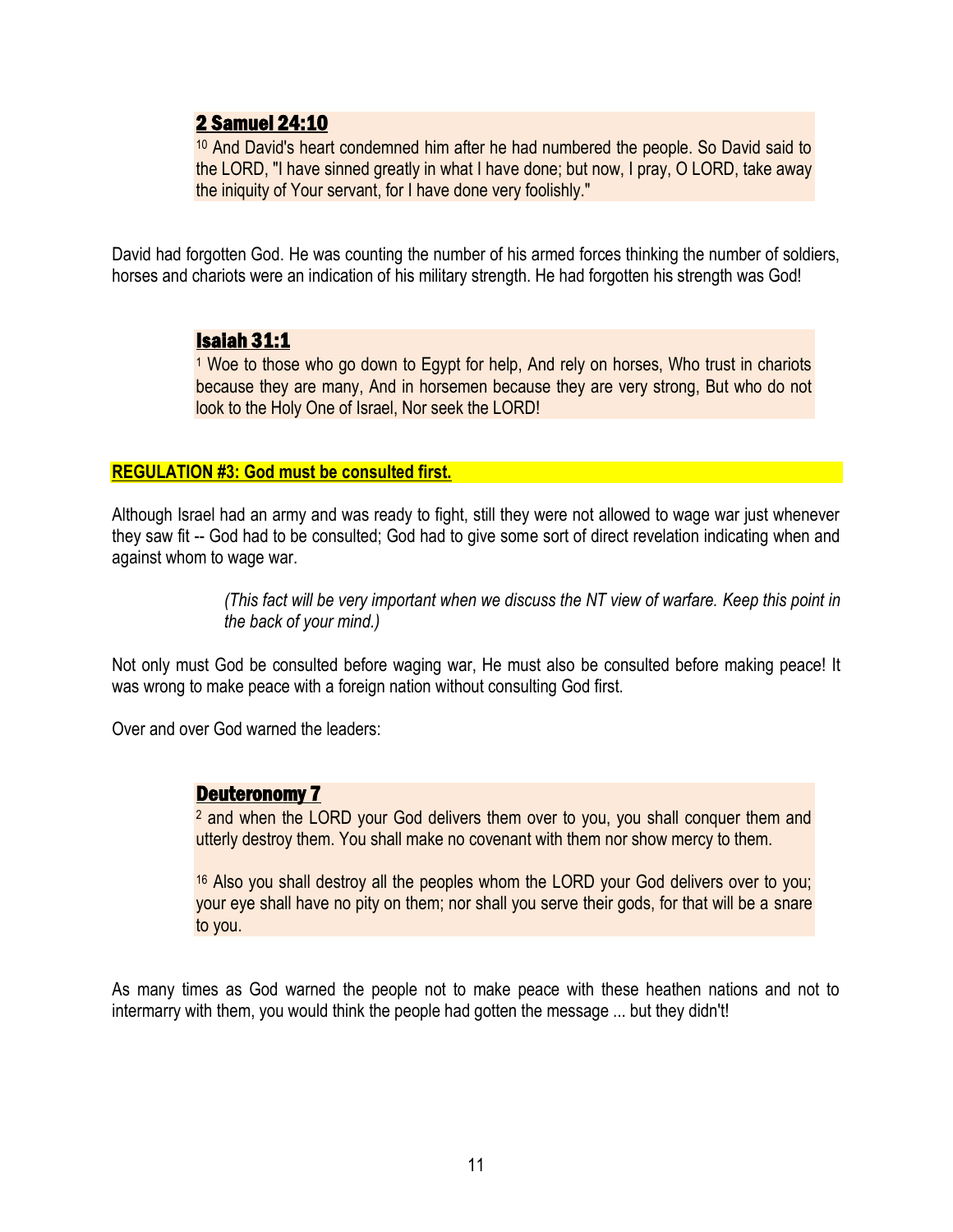# Joshua 9:14-15

<sup>14</sup> Then the men of Israel took some of their provisions; but they did not ask counsel of the LORD.

<sup>15</sup> So Joshua made peace with them, and made a covenant with them to let them live; and the rulers of the congregation swore to them.

There was their mistake! They did not ask counsel of God. No war could be fought and no peace could be made without seeking guidance from God.

> (I'm going to belabor this point because it's so important! Please don't forget this point as we study the NT Scriptures later.)

- **a)** *Barak* received counsel from God before fighting against Sisera (Judges 4).
- **b)** *Gideon* asked God three times before fighting the Midianites (Judgesÿ6-7).
- **c)** *Israel* sinned in warring with the Benjamites without seeking God's counsel first (Judges 20- 21).

*"Every man did what was right in is own eyes"* (Judges 21:25).

**d)** *Saul* sinned because he did not wait for Samuel to come offer the sacrifice and seek counsel from God when fighting the Philistines (1 Sam 13).

He sinned even more when, instead of seeking counsel from God, he consulted with a witch (1 Sam 28).

- **e)** *David*, in contrast, consistently asked counsel of God:
- He sought counsel before rescuing the city of Keliah (1 Sam 23).
- He nearly slipped up and fought against Nabal (1 Sam 25), but Abigail prevented the battle.
- He sought counsel before fighting the Amalekites (1 Sam 30).

# 2 Samuel 5:19

<sup>19</sup> So David inquired of the LORD, saying, "Shall I go up against the Philistines? Will You deliver them into my hand?" And the LORD said to David, "Go up, for I will doubtless deliver the Philistines into your hand."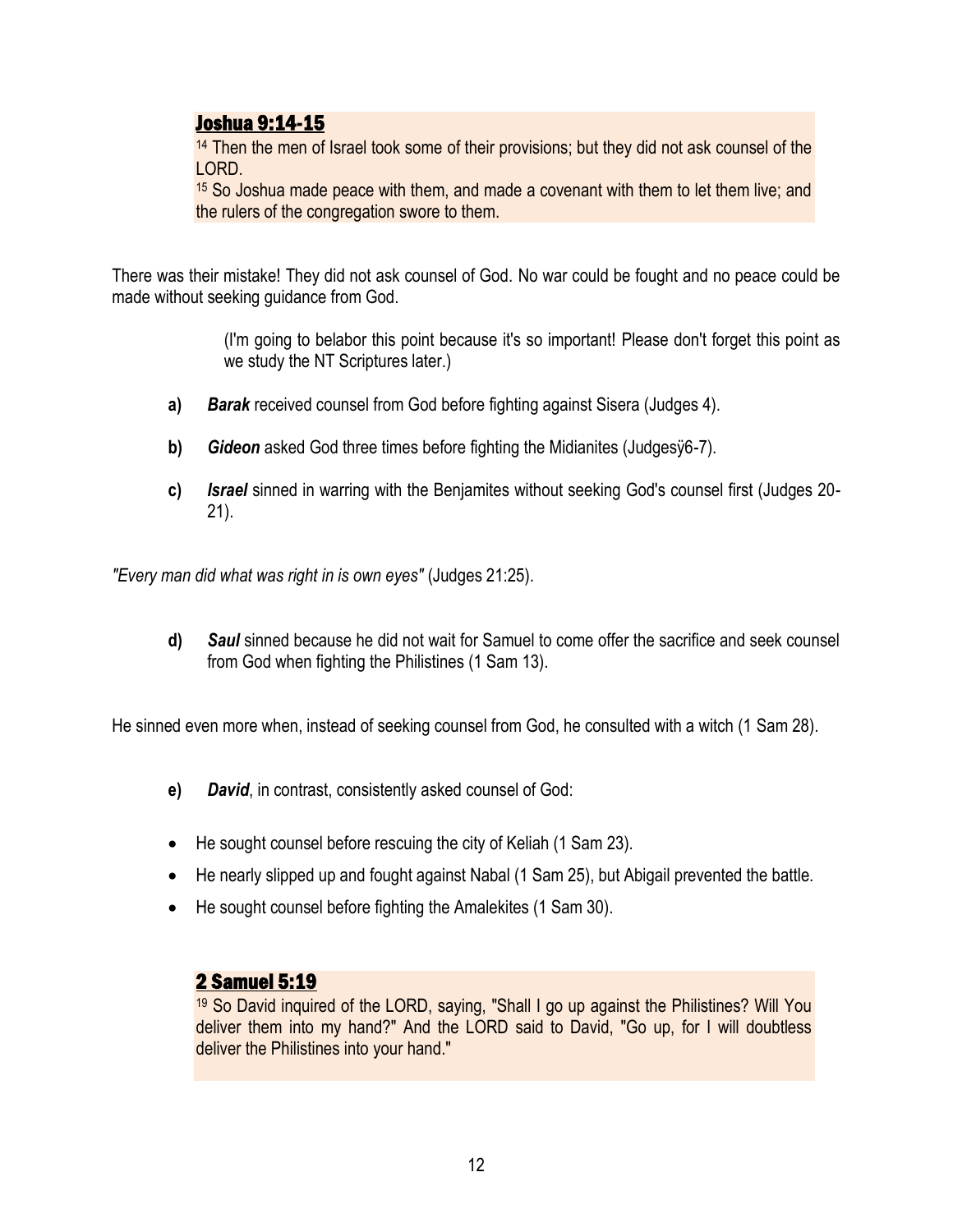# 2 Samuel 5:22-24

<sup>22</sup> Then the Philistines went up once again and deployed themselves in the Valley of Rephaim.

<sup>23</sup> Therefore David inquired of the LORD, and He said, "You shall not go up; circle around behind them, and come upon them in front of the mulberry trees.

 $24$  "And it shall be, when you hear the sound of marching in the tops of the mulberry trees, then you shall advance quickly. For then the LORD will go out before you to strike the camp of the Philistines."

#### **REGULATION #4: All males among the enemy are to be killed.**

My mother always told me, "If you're going to do something, do it right the first time." This is basically what God was telling Israel.

When God finally decreed a war should be fought, He wanted the job done right the first time. If only one male, no matter how young or small, were left alive, he could grow up and reproduce the enemy nation again and another war would have to be fought again some day. So God decreed that every male among the enemy should be destroyed.

## Deuteronomy 20:12-15

<sup>12</sup> "Now if the city will not make peace with you, but makes war against you, then you shall besiege it.

<sup>13</sup> "And when the LORD your God delivers it into your hands, you shall strike every male in it with the edge of the sword.

<sup>14</sup> "But the women, the little ones, the livestock, and all that is in the city, all its spoil, you shall plunder for yourself; and you shall eat the enemies' plunder which the LORD your God gives you.

<sup>15</sup> "Thus you shall do to all the cities which are very far from you, which are not of the cities of these nations.

The women (virgins -- Num. 31:17-18), little girls and livestock could be spared, but make note that this regulation applied only to nations outside the borders of the promised land.

**REGULATION #5: Everything BREATHING in the promised land must be killed.**

## Deuteronomy 20:16-18

<sup>16</sup> "But of the cities of these peoples which the LORD your God gives you as an inheritance, you shall let nothing that breathes remain alive,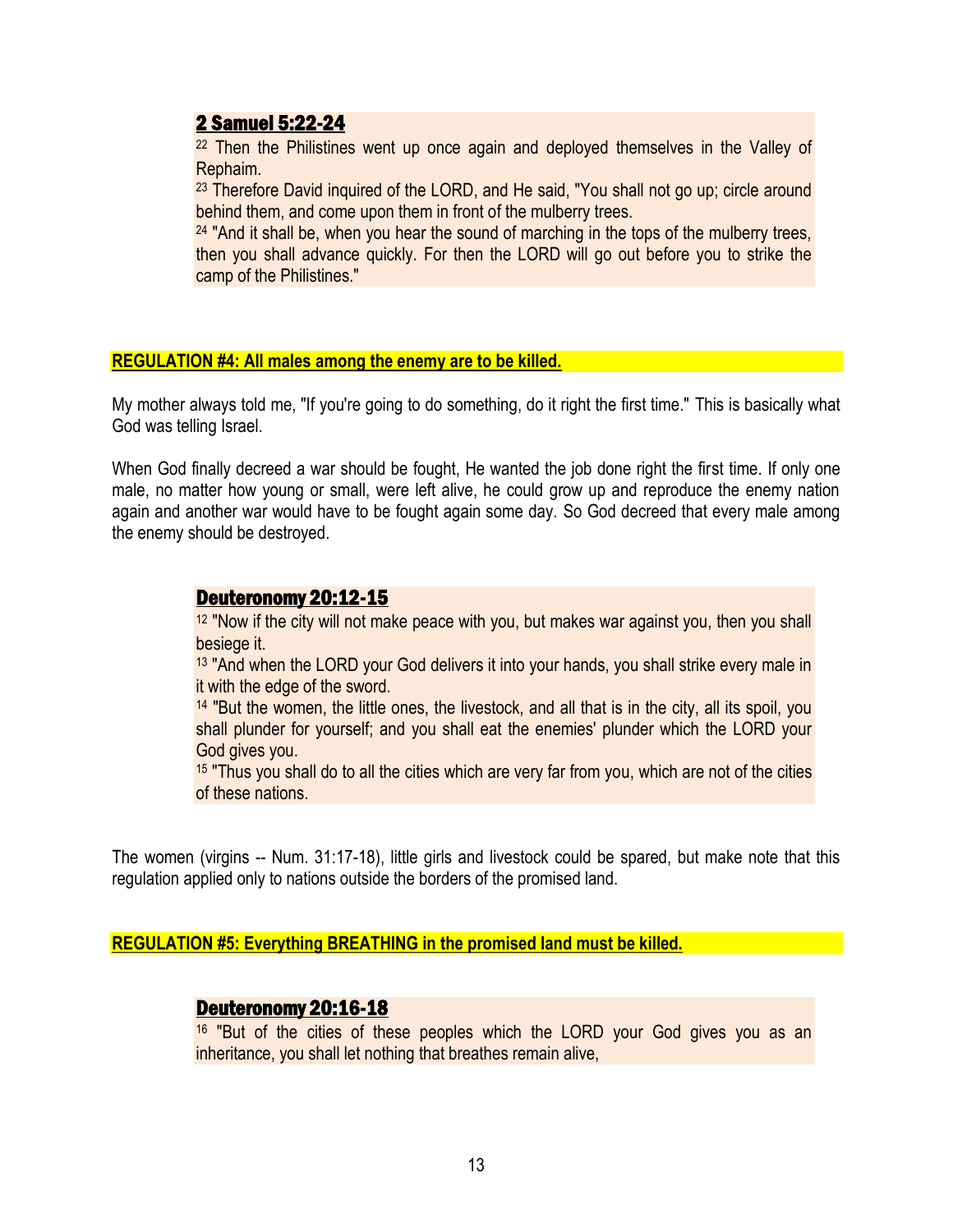<sup>17</sup> "but you shall utterly destroy them: the Hittite and the Amorite and the Canaanite and the Perizzite and the Hivite and the Jebusite, just as the LORD your God has commanded you,

<sup>18</sup> "lest they teach you to do according to all their abominations which they have done for their gods, and you sin against the LORD your God.

This passage introduces us to a very important principle: the wars of Israel were not always defensive - many times Israel waged aggressive warfare.

Israel was in the business of ousting nations, exterminating entire tribes of people and taking possession of territories which they never possessed before.

Do you know why you have never met:

- An Amalekite?
- A Philistine?
- A Jebusite?
- A Hittite?
- An Amorite?

Because these nations were exterminated in war.

#### **REGULATION #6: Pillaging the land was forbidden.**

They were not allowed to ravage the land during war.

## Deuteronomy 20:19-20

<sup>19</sup> "When you besiege a city for a long time, while making war against it to take it, you shall not destroy its trees by wielding an ax against them; if you can eat of them, do not cut them down to use in the siege, for the tree of the field is man's food. <sup>20</sup> "Only the trees which you know are not trees for food you may destroy and cut down, to

build siegeworks against the city that makes war with you, until it is subdued.

**ILL:** When Sherman marched thru Georgia his army pillaged the South -- burning down forests, cities, devastating the land.

Israel could not do this.

Even with this regulation against pillaging the land you will note an exception was made to this rule when Elisha instructed the armies of Israel concerning the war with Moab: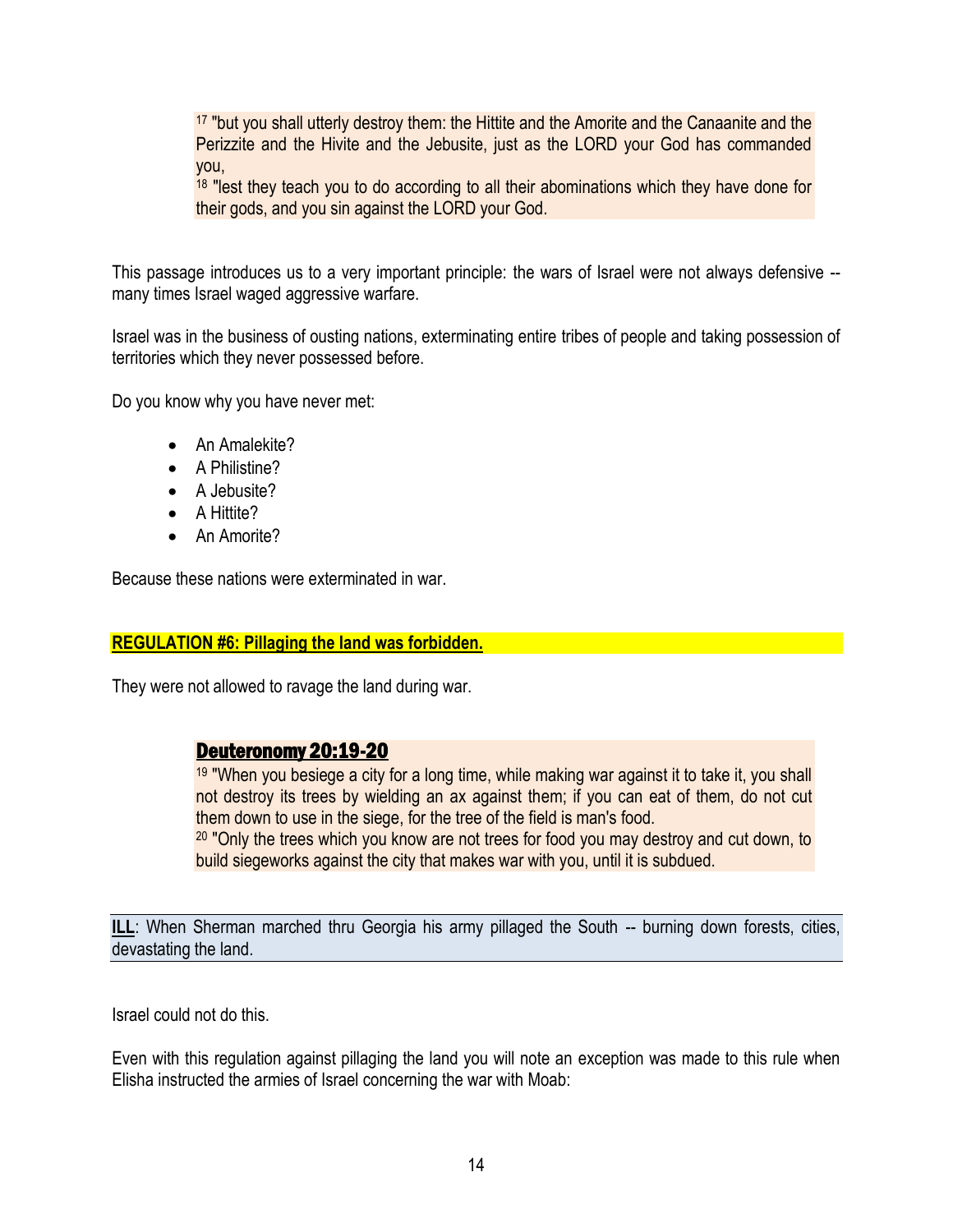# 2 Kings 3:19

<sup>19</sup> "Also you shall attack every fortified city and every choice city, and shall cut down every good tree, and stop up every spring of water, and ruin every good piece of land with stones."

Now, either the law against pillaging applied only to warfare waged within the borders of Israel, or else this was a rare exception to the rule.

# **THE OT MODEL**

Now ... these were the rules regulating military force under the OT. Some Christians today point to OT military action as a justification for military action today.

**Q**: Shall we today conduct our military forces by the regulations given to Israel? If so, here's what we would have:

#### **1) Aggressive, as well as defensive warfare**

If we were going by Israel's example we could not condemn Hitler, or Hussein just because of their aggressive war tactics.

#### **2) The only men we could draft into service would be:**

- Men that were not afraid
- Men who had not just married
- Men who had not just built a house
- Men who had not just planted a vineyard

(Think of how many houses, vineyards and babies we would have had during the Vietnam Era had these rules existed!)

## **3) The number of soldiers and the kind of weapons must remain irrelevant!**

If all we could muster up was 300 men armed with lanterns and trumpets -- that's good enough!

**4) War could be waged only after God directly revealed who to fight and how to fight.**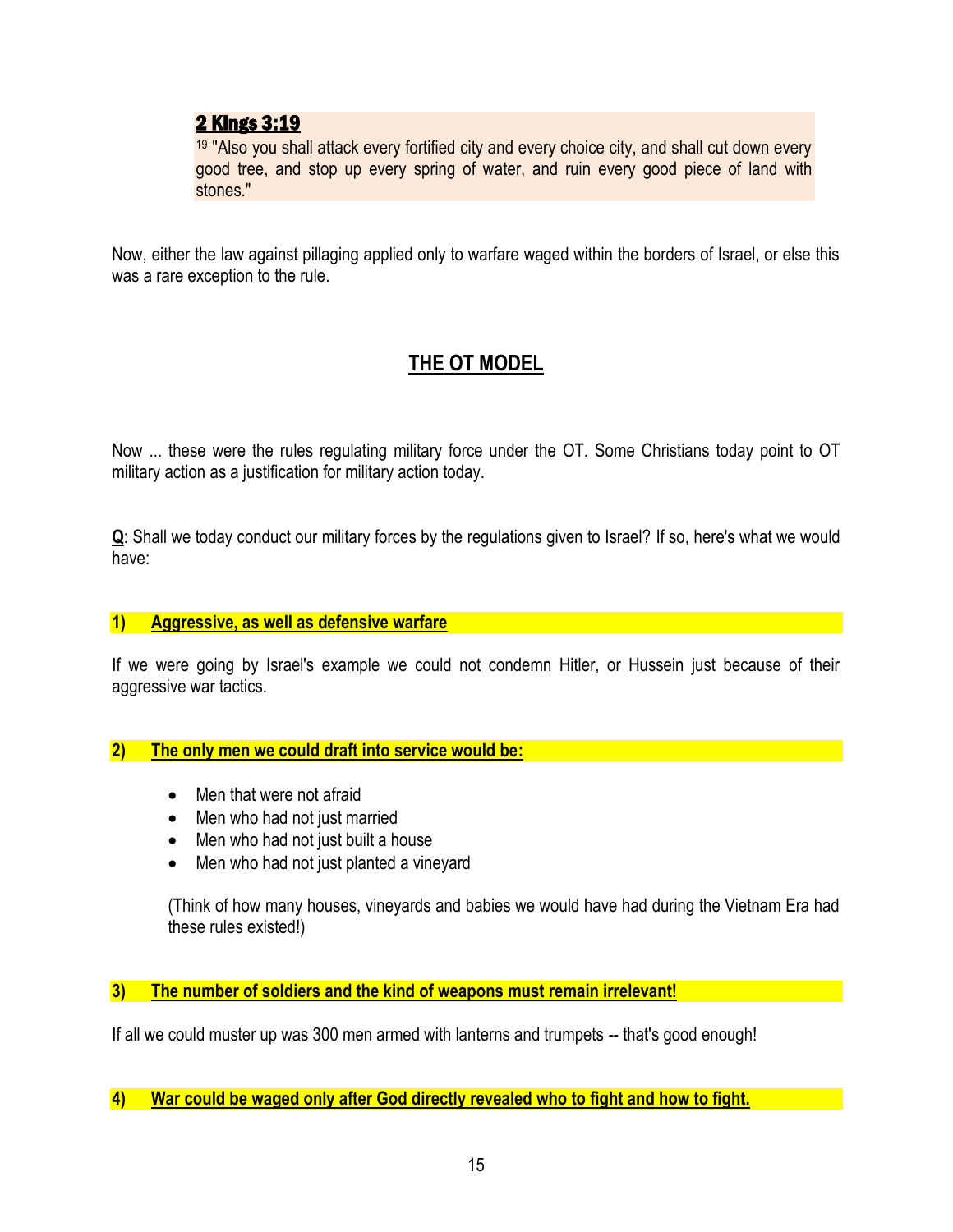## **a) There can be no pillaging of the country during the war**.

That's good you say! But there's one point more:

**b)** Once war begins, the enemy must be exterminated  $\Rightarrow$  no POWs; everything breathing must  $die \Rightarrow$  all men, all women, all children!

We could not condemn the Serbians who are practicing "ethnic cleansing." We could not condemn the Holocaust.

Does that sound a little grizzly? Is that the kind of warfare anyone today wants to see? If not, then don't bring up Israel!

Warfare is activated hate! War is hate! War is not love!

One of the craziest statements I've ever read was written by a preacher of the "Church of Christ":

"Does the military teach us to hate? Not necessarily so. In some cases you will be taught to hate. Some officers believe that hatred for the enemy is necessary training for a good soldier. That depends on the individual officer. Not all are motivated by hate. ... The Christian must rise above such influences; he loves his enemies."

(Fred A. Amick, "Christians in Uniform," via The Christian and the Government, Foy E. Wallace, pp. 267-268)

Isn't that pitiful? Anyone who thinks it possible to "love" someone while at the same time killing them in battle is someone who has not the slightest notion of what Bible "love" is all about!

# **CONCLUSION**

Our study has concentrated only upon the OT regulations governing warfare.

Many people today justify Christian involvement in war because saints of old participated in war, but a close study reveals that Christian involvement in war cannot be justified based on what Israel did.

America must wage war on occasions because it is a physical kingdom and physical kingdoms by their very nature must wage war.

- Physical nations must fight
- Physical wars to protect themselves from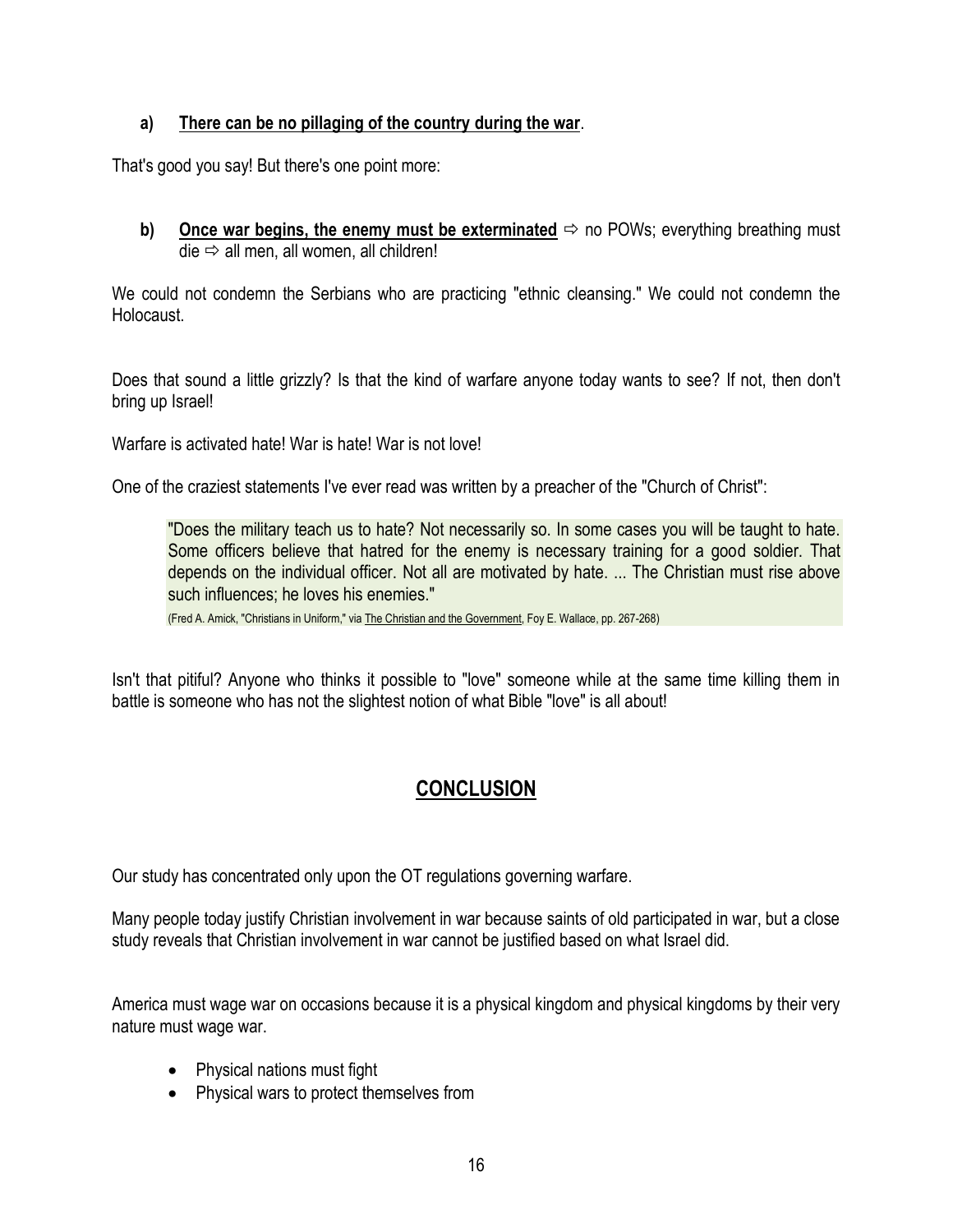• Physical enemies

I'm not saying that America should never engage in war. Neither am I saying that America should not exercise the "law of retaliation" in its police forces.

I'm just saying that Christians cannot justify involving themselves in warfare because of what Israel did. Israel was unique and different than any other nation that ever existed.

**FIRST**: We do not have direct revelation guiding us today!

**SECOND:** No country besides Israel, ever did, or ever could wage war by these OT regulations:

 Do you think the number of soldiers and kind of weapons are totally irrelevant to nations today? Here's the principle all nations today operate under:

# Luke 14:31-32

<sup>31</sup> "Or what king, going to make war against another king, does not sit down first and consider whether he is able with ten thousand to meet him who comes against him with twenty thousand?

<sup>32</sup> "Or else, while the other is still a great way off, he sends a delegation and asks conditions of peace.

This is not how Israel operated.

- There could be no pillaging of the countryside, but this is exactly what every army does.
- There could be no POWs taken!
- Aggressive warfare would be justified, but we claim we believe only in defensive war.

Israel, because of her nature and place in God's plans, waged war, but we cannot take her unique circumstances and apply them to any other nation on earth.

#### Isaiah 2:4

<sup>4</sup> He shall judge between the nations, And rebuke many people; They shall beat their swords into plowshares, And their spears into pruning hooks; Nation shall not lift up sword against nation, Neither shall they learn war anymore.